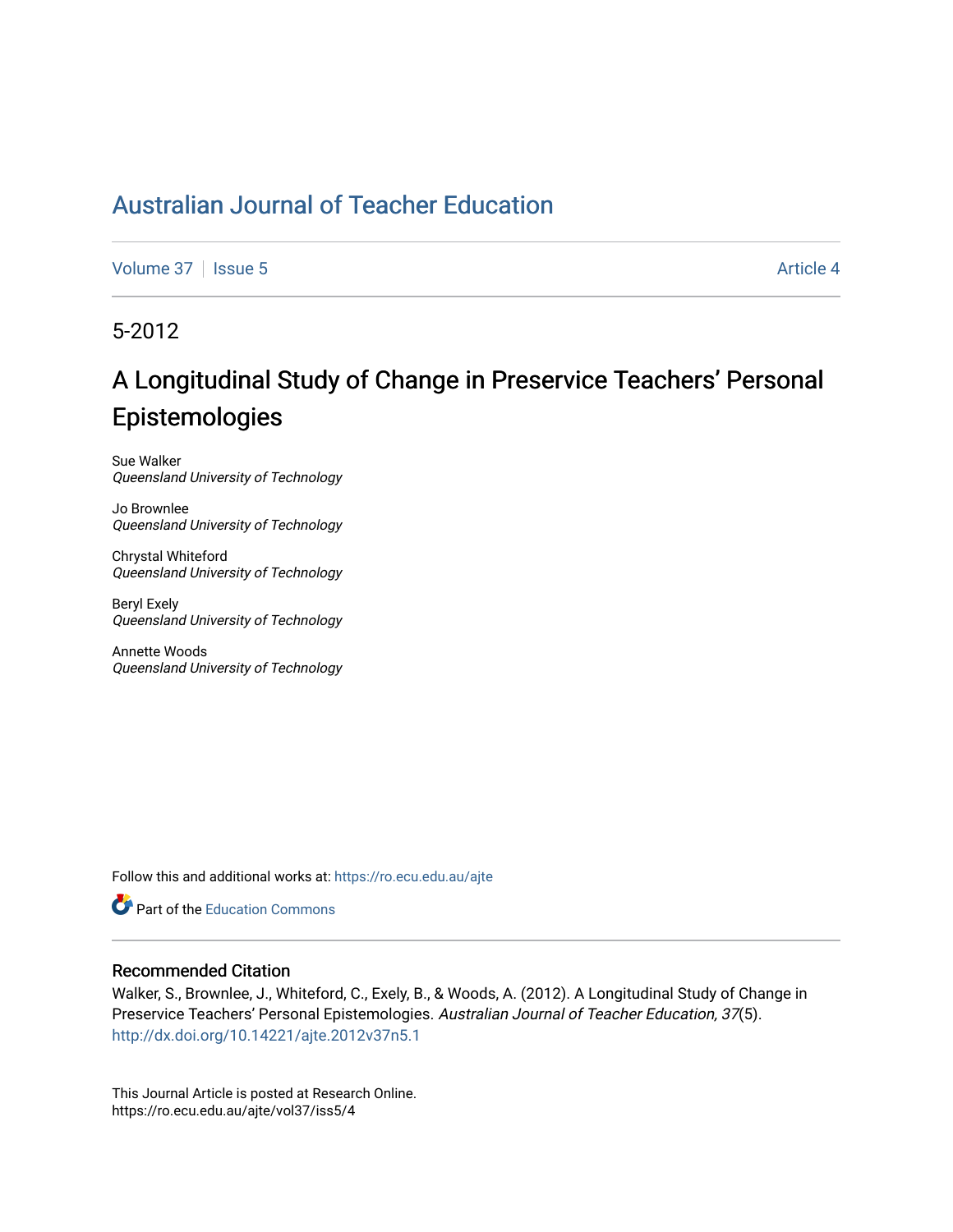## **A Longitudinal Study of Change in Preservice Teachers' Personal Epistemologies**

S. Walker J. Brownlee C. Whiteford B. Exley A. Woods Queensland University of Technology sue.walker@qut.edu.au

*Abstract: There is strong evidence to show that beliefs about knowing and knowledge held by individuals (personal epistemologies) influence preservice teachers' learning strategies and learning outcomes (Muis, 2004). However, we know very little about how preservice teachers' personal epistemologies change as they progress through their teacher education programs. This study investigated changes in personal epistemology and beliefs about learning for a group of preservice teachers as they progressed through the four years of a Bachelor of Education degree. Preservice teachers completed the Epistemological Beliefs Survey (EBS, Kardash & Wood, 2000) when they commenced their course (Time 1) when they were in the 3rd year of their course (Time 2) and then again in the final year of their degree (Time 3). Findings indicated that there were significant changes in preservice teachers' personal epistemologies between course entry and the final year of their course across all but one of the dimensions measured. Results are discussed in terms of the implications for teaching and teacher education.* 

## *Introduction*

The complexities of the modern world require new ways of thinking about knowledge, knowing and teaching if we are to provide high quality educational experiences for diverse learners. Social constructivist theories in teaching and teacher education advocate pedagogical approaches and strategies that promote deep understanding and higher order thinking (Windschitl, 2002). Within a social constructivist framework, teachers do not merely transmit knowledge to students; rather, they facilitate student learning by supporting students to actively construct knowledge (Brownlee, Schraw & Berthelsen, 2011). However, while it is important that teachers have an understanding of constructivist teaching practices, it is also critical that they have beliefs that support these pedagogical approaches (Brownlee et al., 2011; Windschitl, 2002). Windschitl (2002) refers to a constructivist epistemology which is a necessary prerequisite to being able to think as a constructivist and teach for understanding. Central to this ideal is an understanding of personal epistemology, that is, beliefs about the nature of knowing and knowledge that are held by individuals. Even with the expectation that teachers will support students to construct knowledge, little research has focused upon such beliefs in the preparation of teachers. This study focuses on preservice teachers' personal epistemologies and how these beliefs change with progression through undergraduate teacher education programs.

The term *Personal Epistemology* refers to beliefs held by individuals about the nature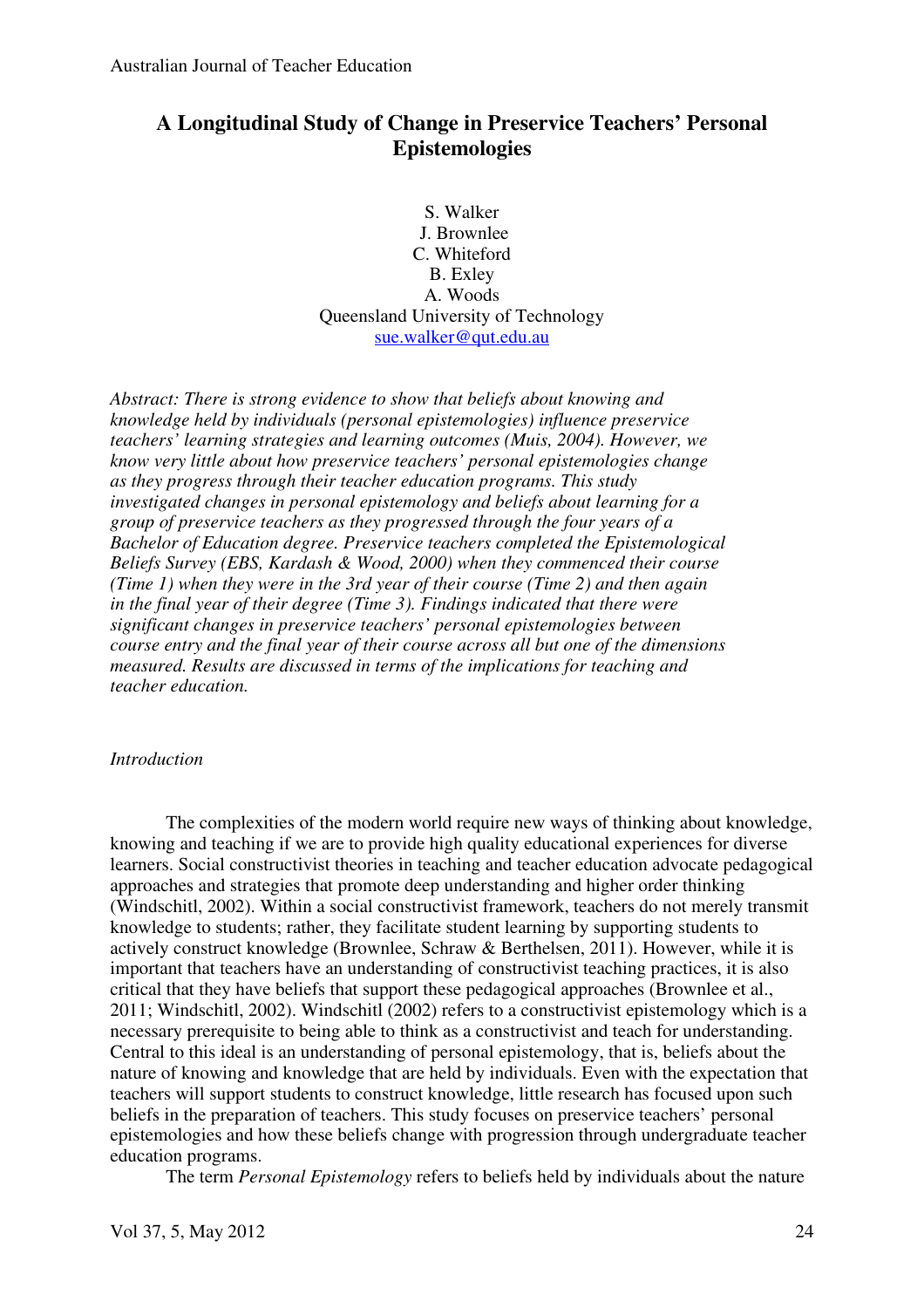of knowledge and knowing (Hofer, 2010). Generally, it is understood to involve an individual's cognition or thinking about knowing and knowledge (Pintrich, 2002). Although sharing common elements with the term *Epistemological Beliefs*, personal epistemology has an important focus on the individual nature of beliefs (Kitchener, 2002; Sandoval, 2005). Particular paradigms influence views on personal epistemology acquisition. Proponents for the *Epistemological Development* paradigm view personal epistemologies as developing over time (e.g. Belenky, Clinchy, Goldberger & Tarule., 1986; King & Kitchener, 1994; Perry, 1970). That is, individuals move from a simple to a complex evidence-based way of knowing, commonly referred to in the literature as naïve to sophisticated beliefs (Pintrich, 2002). Recently, Kuhn and Weinstock (2002) supported the notion of a developmental trajectory for personal epistemology. Their work suggested that individuals move through categories of personal epistemology, from absolutist, to subjectivist, to evaluativist. Individuals holding *Absolutist* personal epistemologies view knowledge as concrete and unchanging. According to the developmental perspective, over time individuals may develop their beliefs to value personal opinions and view knowledge as tentative and personally constructed, in line with a *Subjectivist* personal epistemology. Finally, individuals may align with an *Evaluativist*  personal epistemology, that is, they may view knowledge as constructed and they evaluate information from a range of perspectives.

A second paradigm involving *Epistemological Beliefs* is not aligned with the idea of a developmental trajectory. Researchers in this paradigm view personal epistemology as comprised of independent, multidimensional beliefs which influence learning (Hofer, 2004b). A prominent researcher in this area, Schommer, described personal epistemologies as a set of independent beliefs (Schommer-Aikens, 2004). That is, individuals hold a range of beliefs that may or may not relate to a category of personal epistemology. Comparatively little research has examined personal epistemology and learning in preservice teachers yet such understandings are important for advancing the work of teachers.

## **Personal Epistemology and Learning**

A large body of literature is emerging which suggests preservice teachers' personal epistemology directly influences their learning strategies and outcomes (Muis, 2004). Considering personal epistemologies as a 'filter', the filter type determines the students' experience of learning in their undergraduate course (Many, Howard & Hoge, 2002; Muis, 2004; Peng & Fitzgerald, 2006; Yadav & Koehler, 2007).

Preservice teachers with sophisticated personal epistemologies are likely to have meaningful approaches to learning. These deep approaches to learning reflect what Windschitl (2002) described as strong acts of constructivism where students make links to prior knowledge, connect ideas and evaluate information (Ramsden, 2003 in Thompson, Pilgrim & Oliver, 2005). In support of this notion, Bondy et al. (2007) investigated the relationship between preservice teachers' approaches to learning and personal epistemology. Using data from 14 interviews with preservice teachers, a relationship between personal epistemology and approaches to learning was found. Specifically, preservice teachers with sophisticated personal epistemologies were more likely to be open to multiple perspectives and to make connections between ideas. These results were similar to those of Braten and Stromso (2006). Their research suggested first year Norwegian preservice teachers' personal epistemologies about the speed of knowledge acquisition influenced their capacity to engage in critical thinking. That is, these studies suggest that preservice teachers' personal epistemology directly relates to learning strategies and outcomes.

#### **Personal Epistemologies and Teaching**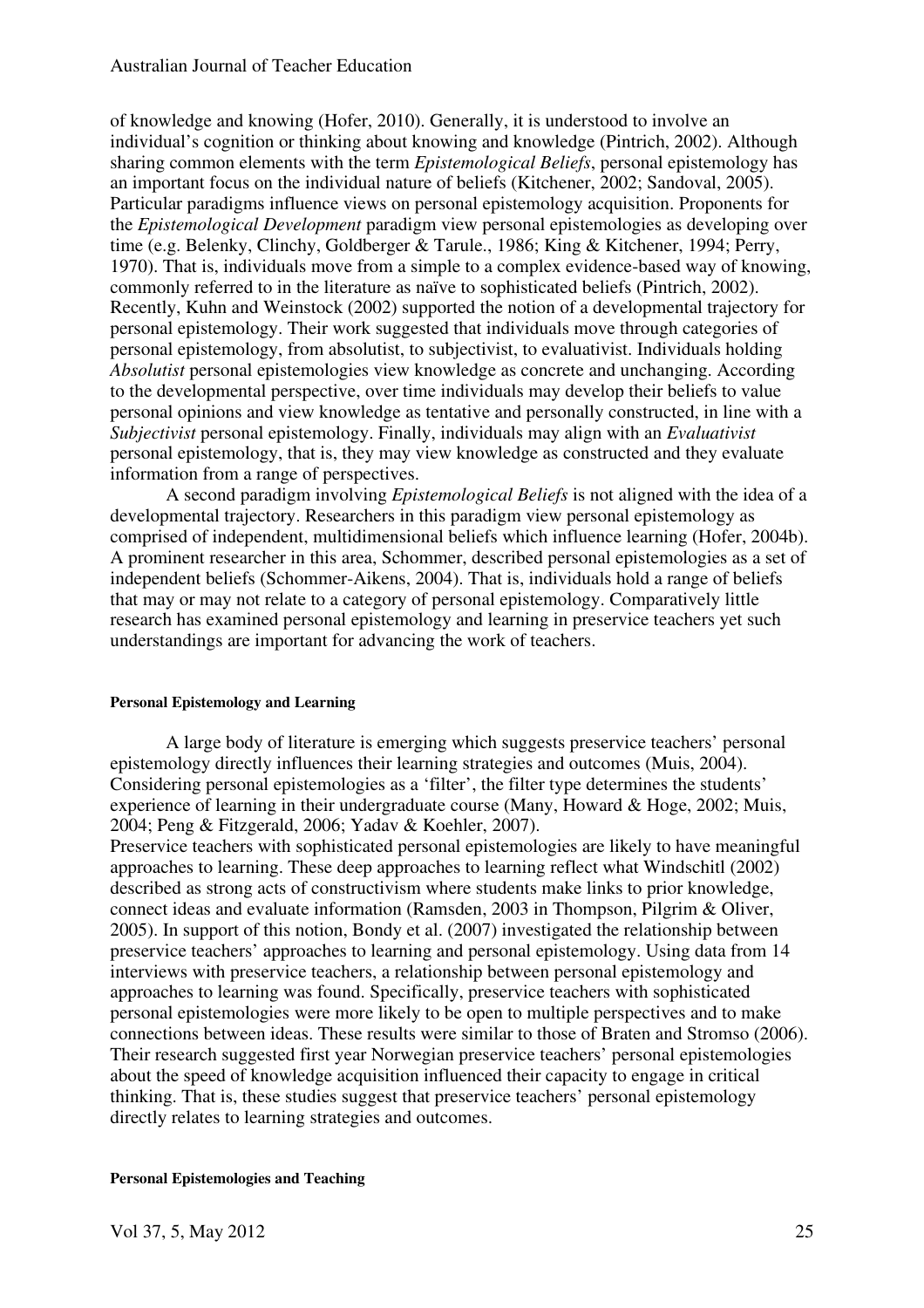It is an expectation that teachers will encourage students to become constructors of knowledge. That is, it is expected that students will have the opportunity to acquire sophisticated personal epistemologies. It is of concern, therefore, that more is known about personal epistemologies and learning than about the relationship of personal epistemologies with teaching (Kang, 2008). Recently, however, a body of research has emerged investigating personal epistemologies and teaching.

Cady, Meier and Lubinski (2006) investigated personal epistemologies and teaching practice as preservice maths teachers entered their teaching careers as beginning teachers. They noticed that preservice teachers regressed to traditional teaching beliefs in their first year of teaching, but became more constructivist in nature over time (if they had previously held sophisticated personal epistemologies). The researchers noted that if teachers held objectivist personal epistemologies then they were less able to pay attention to mathematical thinking and were less likely to accept a range of solution strategies or algorithms that were invented by children. The findings indicate that first year teachers may require extra support during this transition phase.

In other research, links between personal epistemologies and practice have been demonstrated in the context of special education. Jordan, Schwartz and McGhie-Richmond (2009) investigated Canadian preservice teachers' personal epistemologies in the context of special education. In particular, they found relationships between personal epistemologies, beliefs about ability/disability and teaching practices. Schwartz (2008 in Jordan, Schwartz & McGhie-Richmond 2009) showed that teachers with more sophisticated beliefs (learning is not quick, knowledge is constructed by taking on others' perspectives) were more likely to use dialogue to promote thinking in children with disabilities, except for students deemed to be at risk. Conversely teachers who held more naïve personal epistemologies (knowledge is absolute and can be passively received) used more teacher-centered, traditional approaches to teaching. In general these studies show that sophisticated personal epistemologies are linked to constructivist teaching practices.

Similar links have been noted in the context of literacy teaching. Yadav and Koehler (2007) found that personal epistemologies were linked to preservice teachers' views about what constitutes effective teaching in literacy. Preservice teachers who believed that learning was innate were more likely to advocate for the teacher modelling of reading followed by children sharing stories with their peers by using the modelled reading strategy. Preservice teachers who did not believe in innate ability were more likely to endorse teaching strategies in which children are encouraged to find answers for themselves and believe that children's errors provide effective learning experiences for literacy learning. If preservice teachers thought that knowledge was simple then they advocated for teaching practices that placed a strong emphasis on behaviour management (e.g., students read aloud together) while those who viewed knowledge as complex were not so concerned with losing control of the class and were more tolerant of students working things out on their own.

Kang (2008) investigated teaching practice and personal epistemologies with 23 science preservice teachers by investigating personal epistemologies, teaching goals and instructional practice**.** She noted that goals for teaching were related to preservice teachers' personal epistemologies (Kang & Wallace, 2005) and that personal epistemologies were related to their practices in classrooms to achieve these teaching goals. Preservice teachers who held constructivist personal epistemologies also espoused teaching goals that were related to social constructivist teaching in science classrooms.

#### **Changes in preservice teachers' personal epistemology**

This body of research provides some evidence that personal epistemologies influence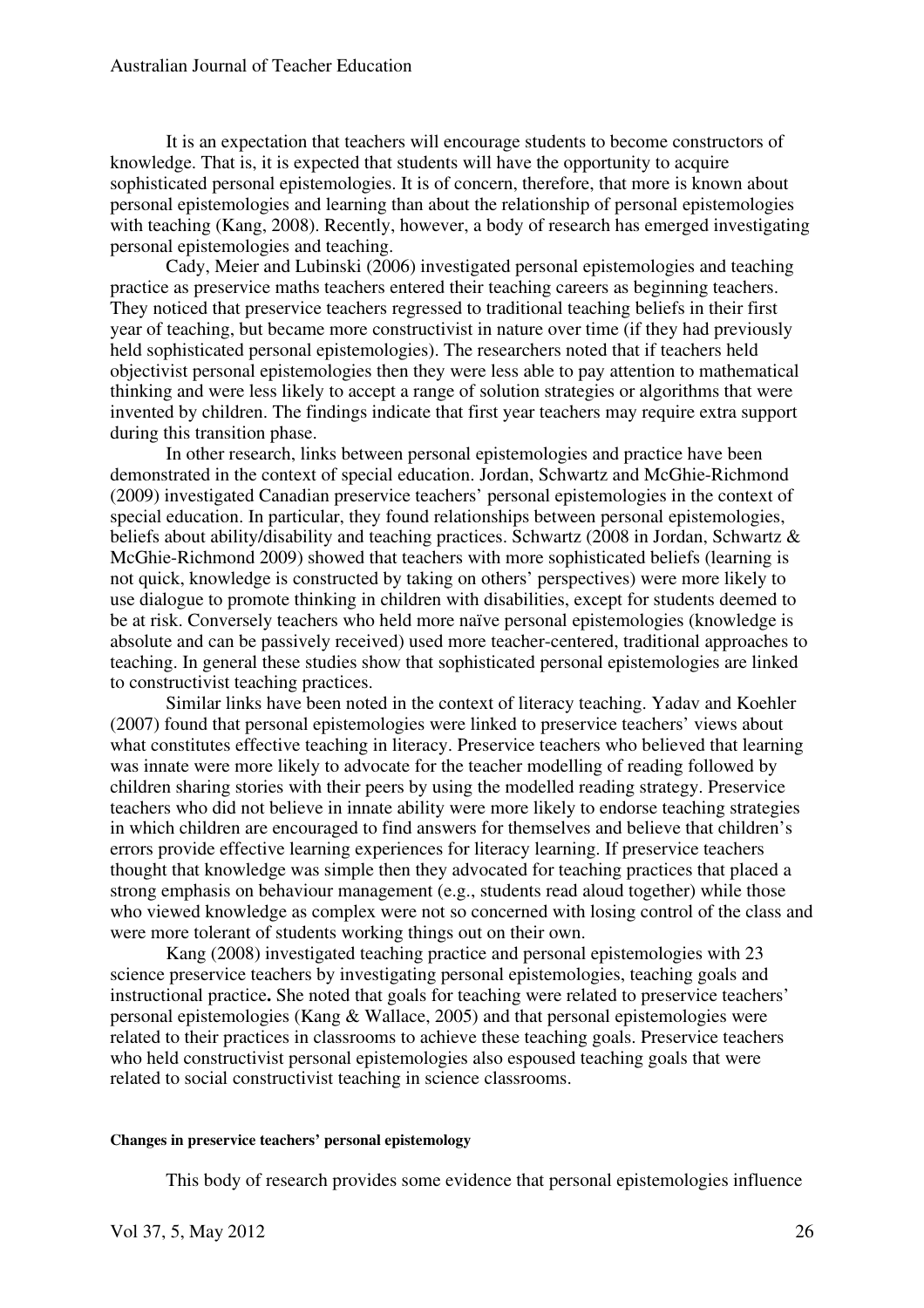both learning and teaching in preservice teachers. This provides an important foundation for understanding possible 'filters' that preservice teachers use when engaging in teacher education courses. Of concern, then, is that little is known about preservice teachers' personal epistemologies and change as they progress through teacher education programs. A few studies have contributed important knowledge to this area of research. Bendixen and Corkhill (in press) used a cross sectional research design to examine personal epistemologies in teachers at various stages of their careers. They investigated personal epistemology in beginning and final year preservice teachers and in beginning and experienced teachers. Results suggested beginning teachers were likely to hold naive beliefs in regards to certainty and simplicity of knowledge compared to experienced teachers. Conversely, they were likely to hold more sophisticated beliefs about innate intelligence when compared to experienced teachers. A longitudinal research design may have captured more in-depth information to inform changes in personal epistemology.

In another study, Brownlee (2003) examined personal epistemological changes in preservice teachers during a one year Graduate Diploma in primary teaching through to their early years of teaching. The sample included 29 preservice teachers who were interviewed at the beginning and end of their teaching course and 11 teachers who were re-interviewed in their third year of teaching. Although results indicated change amongst these participants (seven teachers had more evaluativist personal epistemologies and two regressed) the process of changing beliefs amongst these participants as they progressed through their course was not addressed.

The current study, therefore, will be unique to this field of research. It will be the first study to provide longitudinal data of preservice teachers' personal epistemology changes throughout their preservice teacher education course.

## **Method**

There were two main research questions addressed in this study:

1. Do changes take place in preservice teachers' personal epistemologies as they progress through their university degrees?

2. What do students perceive as the reasons for reported changes in personal epistemologies?

#### **Participants and Context**

This paper reports on data from Time 1, Time 2 and Time 3 of a longitudinal study examining preservice teachers' beliefs as they complete their university degree. In 2007, 2009 and 2010, students from two teacher education courses at an Australian university were invited to participate in a survey and semi-structured interviews about their beliefs about knowing and learning. Participants were enrolled in either a Bachelor of Education (Primary) or Bachelor of Education (Early Childhood) degree. The Bachelor of Education (Primary) is a four year Education degree preparing preservice teachers to teach children five years to twelve years of age. This preservice cohort is divided across two campuses. The Bachelor of Education (Early Childhood) is a four-year Education degree preparing preservice teachers to teach children from birth to eight years of age. Participation in this research was voluntary, with an option to withdraw at any time without comment or penalty. All participants gave informed consent on participation. Time 1 data  $(n = 430)$  was collected in 2007 during the opening weeks of the first semester of study. Time 2 data (*n* = 242) was collected in the third year of study, in 2009. The final phase of data collection, Time  $3 (n = 178)$ , occurred in the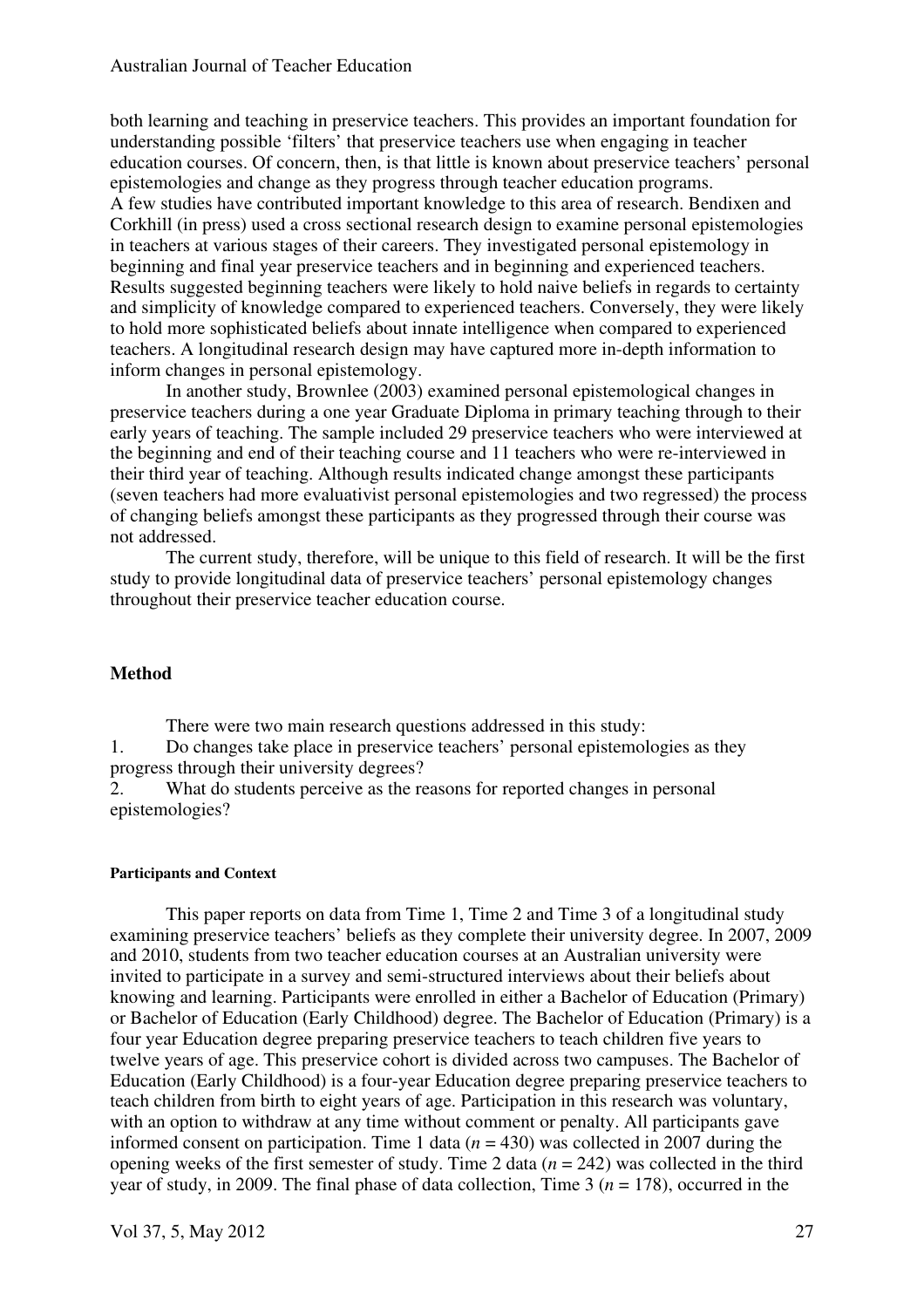fourth and final year of the undergraduate program, in 2010.

## **Epistemological Beliefs Survey**

Students were invited to complete the EBS (Epistemological Beliefs Survey, Kardash & Wood, 2000). This measure assesses beliefs about the structure of knowledge (integration of knowledge), speed of knowledge acquisition (learning is quick or not at all), knowledge construction (learning takes place through a process of constructing personal meaning), characteristics of student success (e.g., views about innate ability), and attainability of truth (the certainty of knowledge). Responses are scored on a 5-point Likert scale  $(1 = \text{strongly})$ disagree, 5 = strongly agree) with higher scores representing more sophisticated beliefs. Factor scores from these items were calculated following Kardash and Wood, providing a summary score on the subscales of Structure ( $= .76$ ), Speed ( $= .77$ ), Knowledge Construction ( $= .64$ ), Success ( $= .67$ ), and Truth ( $= .53$ ).

#### **Semi-structured Interviews**

After students completed the surveys they were all invited to participate in the follow up interviews. A total of 20 preservice teachers participated in the interviews at each of the three phases. These interviews took between 40 to 60 minutes and were later transcribed verbatim. These scenario based interviews were designed to measure students' personal epistemologies at each of the phases. While the belief changes evident in the interviews are noteworthy and the subject of further analysis (Brownlee et al, in preparation), the focus in the current study is on what preservice teachers perceived as reasons for these changes. To investigate perceptions of changes in beliefs about knowing, preservice teachers were asked if the way they viewed the role of experts in their learning had changed over time and, if so, why these changes might have occurred. They were also asked about the nature of knowledge, for example: "Sometimes people talk about there being 'right answers' or 'truth'. What are your views?'' and if and why these beliefs had changed over time. Finally they were asked to reflect on how they went about learning, if their beliefs had changed and why they thought they had changed. These responses were analysed inductively using thematic analysis. The categories of responses that emerged and exemplars are presented in the Findings section in Table 2.

#### **Findings Epistemological Beliefs Survey**

Comparisons between groups of preservice teachers are made with respect to the factor scores on the EBS. Paired sample t-tests were used to examine differences in scores between each phase of data collection.

#### **Structure of Knowledge**

Paired sample t-tests were used to investigate changes in preservice teachers' beliefs about the structure of knowledge from Time 1 to Time 2, from Time 2 to Time 3 and from Time 1 to Time 3. Means and standard deviations are presented in Table 1. Overall results indicated there were significant differences between Time 1 and Time 2,  $t(136) = -2.28$ ,  $p =$ .015, between Time 2 and Time 3, *t* (77) = -2.750, *p =* .007, and between Time 1 and Time 3,  $t(72) = -2.75$ ,  $p = .008$ , scores on this subscale. These results indicate that as preservice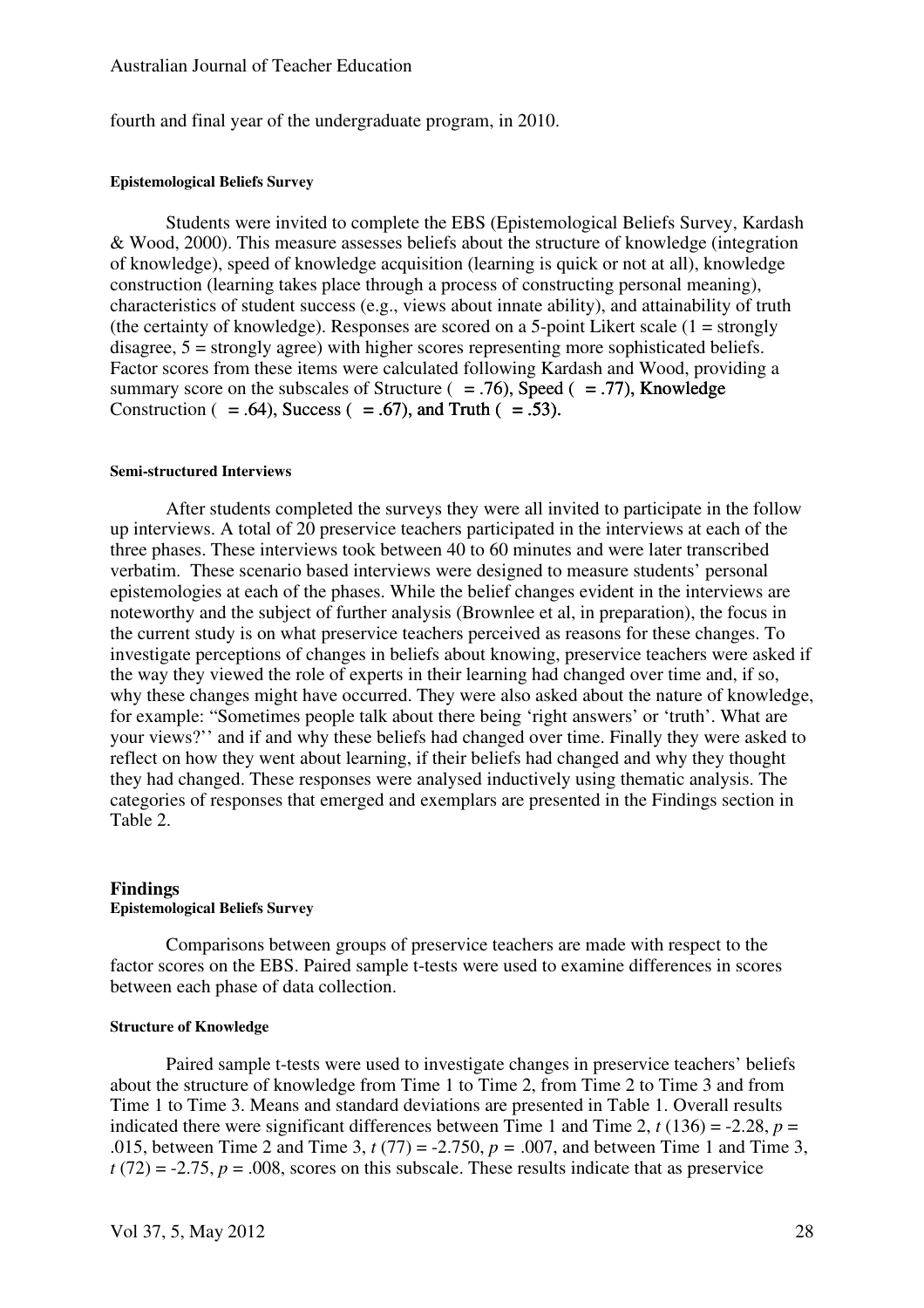teachers progressed through their teacher education degrees they were more likely to believe that knowledge is integrated rather than consisting of a series of facts.

#### **Speed of Knowledge Acquisition**

Paired sample t-tests were used to examine changes in preservice teachers' beliefs about the speed of knowledge acquisition from Time 1 to Time 2, from Time 2 to Time 3 and from Time 1 to Time 3. Means and standard deviations are presented in Table 1. Overall results suggested that there were significant differences between Time 1 and Time 2, *t* (136) =  $-4.17, p = .000$ , and between Time 1 and Time 3,  $t (68) = -4.33, p = .000$ , on this subscale. These results indicate that final year preservice teachers were more likely than first year preservice teachers to believe that learning might take time. There was no significant difference between Time 2 and Time 3  $t$  (75) = -1.86,  $p = .066$  on this subscale.

#### **Knowledge Construction**

Paired sample t-tests were used to examine changes in preservice teachers' beliefs about knowledge construction between Time 1 and Time 2, Time 2 and Time 3 and Time 1 and Time 3. Means and standard deviations are presented in Table 1. There were no significant differences between Time 1 and Time 2,  $t(136) = .698$ ,  $p = .49$ , Time 2 and Time 3, *t* (74) = -1.13, *p* = .262, or Time 1 and Time 3, *t* (71) = -.78, *p* = .438, on this subscale. This suggests that final year preservice teachers were no more likely than first year preservice teachers to view knowledge as personally constructed.

#### **Characteristics of Student Success**

Paired sample t-tests were used to investigate changes in preservice teachers' beliefs about the characteristics of student success between Time 1 and Time 2, between Time 2 and Time 3 and between Time 1 and Time 3. Overall results indicated that, although there were no significant differences between Time 1 and Time 2,  $t(138) = -1.06$ ,  $p = .29$ , there were significant differences between Time 2 and Time 3,  $t(78) = -2.01$ ,  $p = .047$ , and between Time 1 and Time 3,  $t(70) = -3.01$ ,  $p = .004$ . That is, results suggest that as preservice teachers progressed through their undergraduate course, they were more likely to believe that the characteristics of successful students include more than innate ability.

#### **Attainability of Truth**

Paired sample t-tests were used to investigate changes in preservice teachers' beliefs about attainability of truth between Time 1 and Time 2, between Time 2 and Time 3 and between Time 1 and Time 3. Means and standard deviations are reported in Table 1. Results indicated that there were significant differences between Time 1 and Time 2,  $t(138) = -2.03$ ,  $p = .044$ , and between Time 1 and Time 3,  $t(71) = -3.43$ ,  $p = .001$ , but not between Time 2 and Time 3,  $t(77) = -1.01$ ,  $p = .314$ . This suggests that fourth year preservice teachers were more likely than first year preservice teachers to believe that knowledge is uncertain.

|           | Time 1                    | Time 2          | Time 3         |
|-----------|---------------------------|-----------------|----------------|
|           | M(SD)                     | M(SD)           | M(SD)          |
| Speed     | 4.02 $(.41)$ <sub>a</sub> | $4.09(.45)_{h}$ | $4.09(.5)_{h}$ |
| Structure | 2.98(.49)                 | 2.98(.5)        | 2.94(.54)      |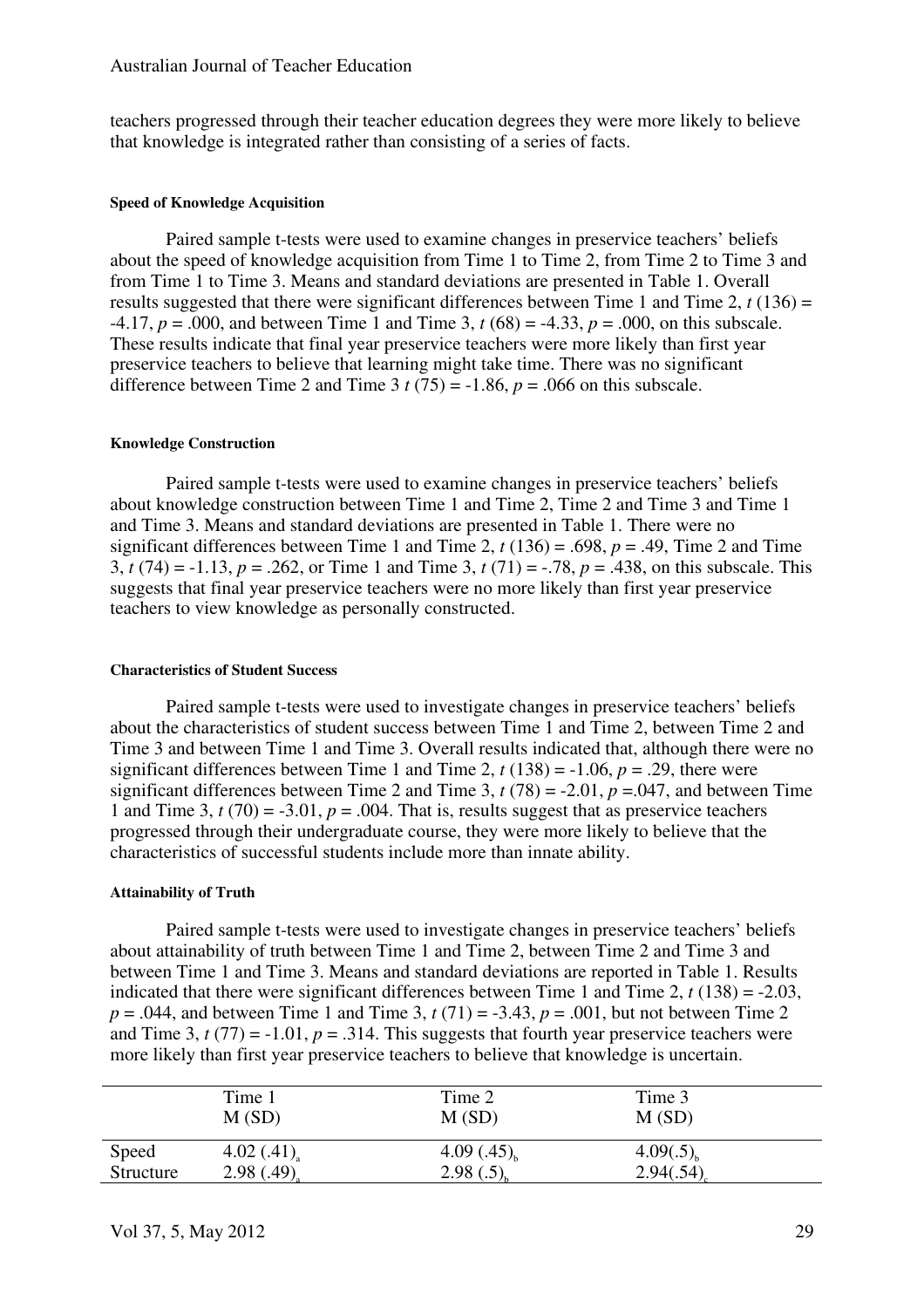| Construction $3.65(.38)$ <sub>a</sub> |           | $3.67(.38)$ <sub>2</sub> | 3.69(.38) |
|---------------------------------------|-----------|--------------------------|-----------|
| <b>Success</b>                        | 3.57(.56) | 3.6(.63)                 | 3.69(.62) |
| Truth                                 | 3.51(.66) | 3.54(.67)                | 3.58(.69) |

**Table 1. Means and Standard Deviations – EBS Subscales** 

*Note.* Means with the same subscript are not significantly different from each other  $(p < .05)$ .

## **Interview data**

Preservice teachers were asked to describe why they thought their beliefs had changed over time. These categories of responses are presented and exemplified in Table 2.

| Category of response                                                  | Description of category.<br>Students indicated that their                                                                                | Example                                                                                                                                                                                                                                                                                                                                                                                        |
|-----------------------------------------------------------------------|------------------------------------------------------------------------------------------------------------------------------------------|------------------------------------------------------------------------------------------------------------------------------------------------------------------------------------------------------------------------------------------------------------------------------------------------------------------------------------------------------------------------------------------------|
| Gaining further<br>knowledge $(n=7)$                                  | beliefs had changed because they<br>had increased knowledge                                                                              | Honestly, experience plus this huge repertoire<br>of knowledge that I have now, in terms of<br>early childhood and that's I've changed my<br>beliefs.                                                                                                                                                                                                                                          |
| Exposure to<br>university<br>experiences $(n=4)$                      | beliefs changed because generally<br>they had attended university (no<br>specific reason).                                               | Just being involved in an academic institute,<br>like uni, has changed my opinion.                                                                                                                                                                                                                                                                                                             |
| Developed a deeper<br>understanding $(n=7)$                           | beliefs changed because they were<br>now able to think deeply about<br>issues and /or were more motivated<br>to learn for understanding. | I guess I've changed my beliefs because I am<br>more able to engage with the experts'<br>opinions.<br>I think I'm interested in what I do. I can see a<br>point to doing all the learning now.                                                                                                                                                                                                 |
| Experiencing<br>contradictions in<br>theories and opinions<br>$(n=5)$ | beliefs changed because they had<br>experienced opinions/ theories that<br>were contradictory.                                           | When you start hearing well, there's this<br>method or there's that method, or this theory<br>or that theory, then - and sometimes when<br>they contradict you really have to think about<br>why and which one would you agree with.                                                                                                                                                           |
| Maturation $(n=4)$                                                    | beliefs changed due to maturation.                                                                                                       | As I've matured and developed through uni<br>and become more aware of different things.                                                                                                                                                                                                                                                                                                        |
| Engaging in<br>reflection $(n=10)$                                    | beliefs changed because they were<br>now more able to reflect on issues<br>and work things out for themselves.                           | I think just nutting out a few things, and<br>reflecting, and stuff like that has really helped<br>me change and modify beliefs, I guess, yeah.                                                                                                                                                                                                                                                |
| Practical experiences<br>in the field $(n=10)$                        | beliefs changed because generally<br>they had attended university.                                                                       | Experience, like working with kids who - like<br>out at my two different schools. Seeing how<br>things actually play out in the field, when<br>what they say in the text books is completely<br>opposite. So you kind of take it with a grain of<br>salt sometimes, but yeah. I think just a lot of<br>reading and experience. Applying it to the<br>field can really modify what you believe. |

**Table 2. Students' Reported Reasons for Belief Change**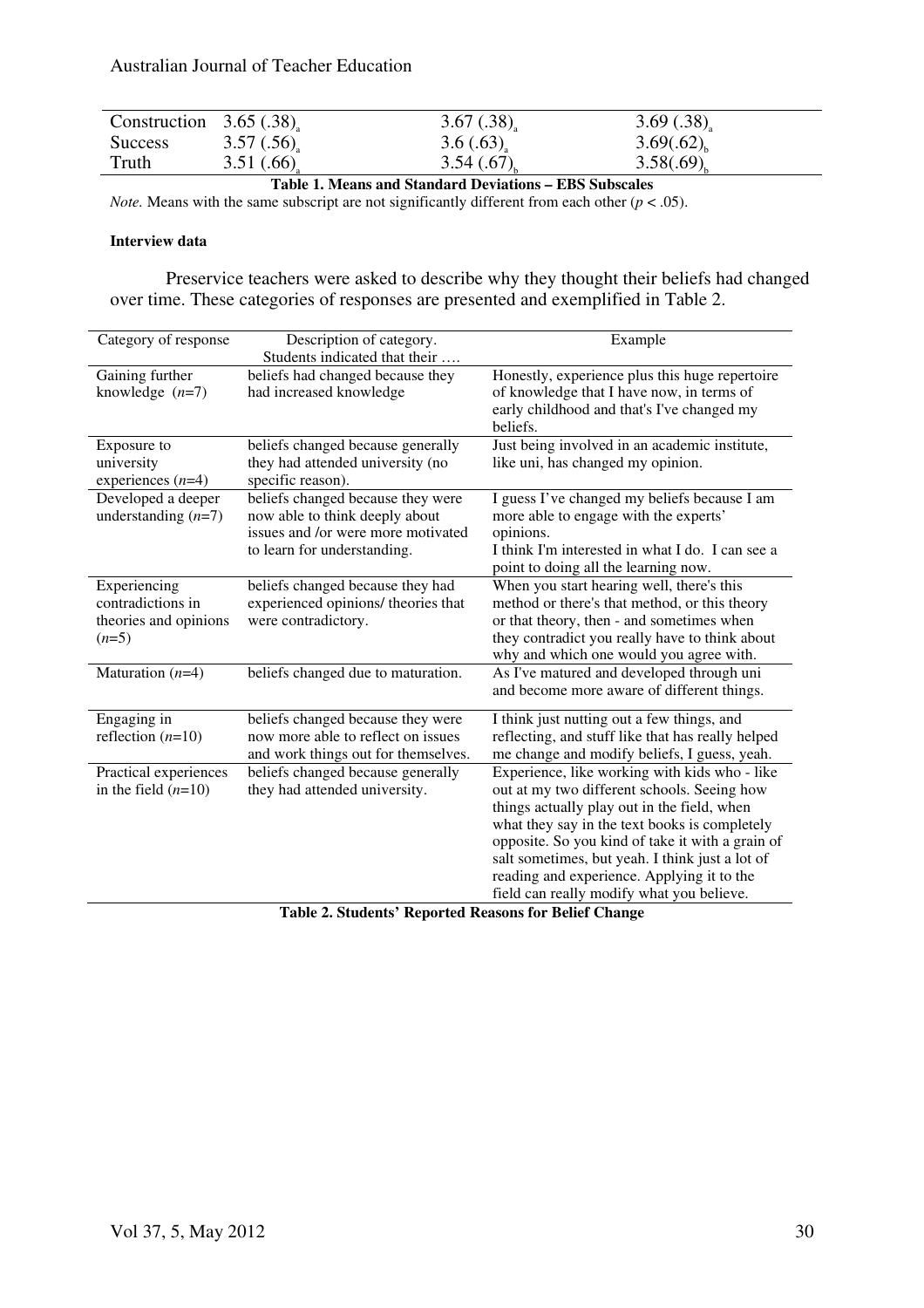Some responses indicated that participation in University life, experiencing practicum or maturation prompted belief change. However, there are a number of categories of responses which suggest that it is the nature of the learning experiences that has an impact on their beliefs. Engaging in reflection, experiencing contradictions in theories and opinions, developing a deep understanding, and gaining further knowledge are categories which suggest that challenging, meaningful learning experiences seem to have an impact on preservice teachers' personal epistemologies.

## **Discussion**

This is the first longitudinal study of preservice teachers' personal epistemologies spanning the duration of their undergraduate course. Given the clear links between personal epistemology and teaching and learning it is clearly a construct of importance in teacher education. While there has been a range of studies which have suggested that preservice teachers may not hold very sophisticated beliefs (Joram, 2007 in Olafson & Schraw, 2010; White, 2000), our study shows that the preservice teachers' beliefs became more sophisticated over the course of their degree. The results showed that over the course of their degree the preservice teachers were more likely to believe that:

- knowledge is integrated rather than consisting of a series of facts,
- learning might take time,
- characteristics of successful students include more than innate ability, and
- knowledge is uncertain.

These data are encouraging for teacher educators who wish to promote deep approaches to learning in teacher education courses. When personal epistemologies become more sophisticated over the course of a teacher education program, it suggests that preservice teachers are more likely to conceive of learning in a deep-holistic way and engage in meaningful approaches to learning (Muis, 2004). For example, Ravindran, Greene and DeBacker (2005) showed that beliefs in simple knowledge were linked to surface learning (in Fives & Buehl, 2010) and Sinatra and Kadash (2004 in Fives & Buehl, 2010) showed that beliefs about knowledge as integrated and speed of knowledge determined how receptive they were to teaching through persuasion.

The data showed general changes towards more sophisticated personal epistemologies with the exception of the dimension of *Knowledge construction*. Final year preservice teachers were no more likely than first year preservice teachers to view the process of knowing as based on personal construction. This is of interest considering that there were clear shifts in their views about the nature of knowledge (certainty and integration) and learning (learning might take time, characteristics of successful students include more than innate ability). Why were they more likely to change their beliefs about the nature of knowledge rather than the process of knowing? Of interest here is that some dimensions of knowing and learning (e.g., Speed and Truth) showed significant changes early in the course whereas other dimensions (e.g., Speed and Success) did not show significant changes until later. Is this part of a trajectory of beliefs? Might these beliefs change further as they entered the teaching professions? Further longitudinal research is needed to see what changes may or may not take place to this other dimension of personal epistemology.

In terms of teaching, the changes in personal epistemologies demonstrated in these preservice teachers are also encouraging. Research indicates clear links between sophisticated personal epistemologies in preservice teachers and teaching practices which engage children in meaningful learning. For example, Yadav and Koehler's (2007) study showed that preservice teachers who believed that children's learning was innate were more likely to advocate for the teacher modelling of reading followed by children sharing stories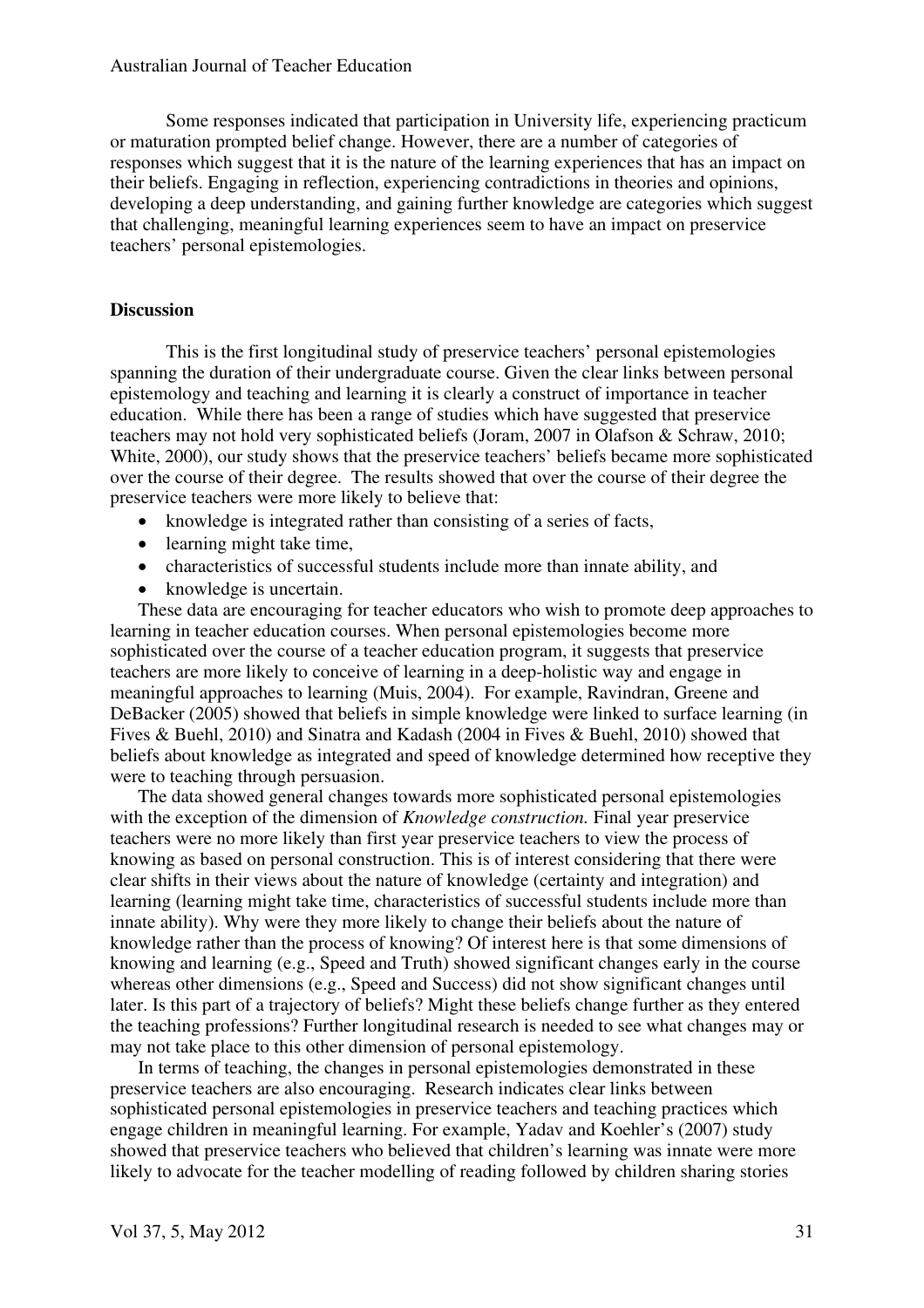with their peers by using the modelled reading strategy. Those who believed that learning was not innate supported the use of teaching strategies that enabled children to construct their own solutions to literacy problems. Further, more preservice teachers who held strong beliefs in the nature of knowledge as simple (not integrated) tended to have a stronger focus on behaviour management (e.g., students read aloud together) in teaching strategies.

Fives and Buehl (2010) suggest that teachers' beliefs about teaching knowledge may determine how effective teacher education and in-service courses may be. They indicate that: beliefs about the stability or source of knowledge may influence teachers' responses and receptivity to professional development opportunities. Beliefs about the structure of teaching knowledge may effect the extent to which new information is elaborated on and connected to prior knowledge. Beliefs about ability to teach may determine how master teachers, cooperating teachers and administrators respond to student teachers and struggling new teachers ( p. 476).

The current research has shown changes have taken place in beliefs about knowing and learning over the teacher education course. It is of interest to note what the preservice teachers perceived to be reasons for these changes. While maturation is perceived to play a role in the development of some preservice teachers' personal epistemologies (*n*= 4), preservice teachers reported that other factors related to the teacher education course itself caused changes in their beliefs. That is, they commented on how experiences in the practicum (*n*=10), an increase in general knowledge (*n*=7) and the university experience in general (*n*=4) promoted changes in their beliefs. The other reasons for change included engaging in reflection (*n*=10), experiencing contradictions in theories and opinions (*n*=5) and engaging in deeper understanding (*n*=7) and these reasons suggest that the academic requirements of the course may have facilitated the belief change that was noted in the survey data.

The notion of experiencing contradictions in theories and opinions as a reason for belief change is an interesting one. It is supported in recent research into the use of refutational texts. The use of refutational text in higher education is a process by which students are provided with contradictory, evidenced-based information. In a study of German psychology and teacher education students (Kienhues, Bromme & Stahl, 2008), students were randomly assigned to one of two groups. The first group experienced a refutational text intervention in which they were introduced to two texts. The first text described how DNA fingerprinting was effective while the other text provided contradictory information about the success of DNA testing. The second group of students experienced a non-challenging text intervention. These students were only presented with some uncontested facts about DNA fingerprinting. Students who held naïve personal epistemologies and experienced the refutational text became more sophisticated in their beliefs about the complexity and stability of knowledge. Gill, Ashton and Algina (2004) found similar results with a group of 161 preservice teachers. They also randomly allocated students to an augmented activation/ refutational text or an expository text intervention. Augmented activation is a process of providing students with preliminary information that prepares them for the possibility of conflicting text and to focus on any ideas that they might disagree with. The students in the expository, traditional text group did not experience the same degree of change in personal epistemologies as was experienced in the augmented activation/ refutational text group. It is clear that even short-term interventions which focus on contradictory texts and critical thinking can influence changes in personal epistemologies.

Personal epistemologies may also be influenced by promoting explicit reflection on the process of critical thinking (Valanides & Angeli, 2005). One group of preservice teachers participated in an *Infusion* intervention. They were required to discuss a text, write an overview for a paper on the topic, reflect on their thinking about the issue, attend a short lecture, and participate in a conversation with the researcher about their topic. The other group, who experienced less change in their personal epistemologies simply attended lectures on the topic and participated in a discussion of an article as preparation for writing a paper.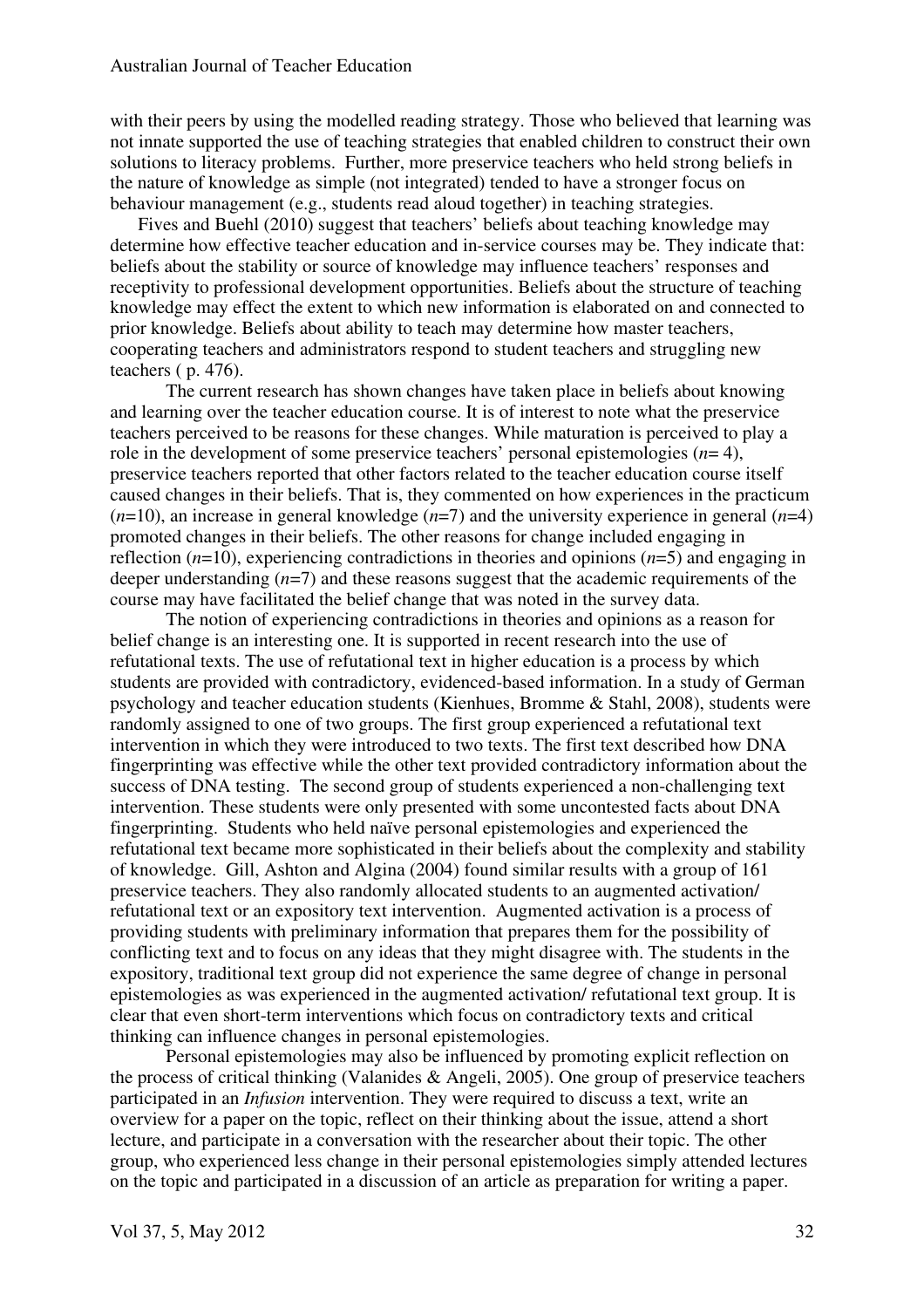These studies show that a focus on critical thinking and the processes of critical thinking can have an impact on changing personal epistemologies.

The study presented here has provided evidence that preservice teachers' personal epistemologies changed through the course of their preservice teacher education courses. It has also reported on why preservice teachers perceived these changes had taken place. These reported reasons for change are important for understanding how we, as teacher educators, might promote further changes in personal epistemology. Teacher education needs to support changes towards more sophisticated personal epistemologies in order to promote meaningful approaches to learning in preservice teachers and to facilitate approaches to teaching which can help children to learn in meaningful ways.

## **References**

Belenky, M. F., Clinchy, B. M., Goldberger, N. R., & Tarule, J. M. (1986). *Women's ways of knowing: The development of self, voice and mind.* New York: Basic Books.

Bondy, E., Ross, D., Adams, A., Nowak, R., Brownell, M., Hoppey, D., Kuhel, K., McCallum, C., & Stafford, L. (2007). Personal Epistemologies and Learning to Teach. *Teacher Education and Special Education: The Journal of Teacher Education Division of the Council for Exceptional Children, 30*, 67-82

Braten, I., & Stromso, H. (2006). Epistemological beliefs, interest, and gender as predictors of Internet-based learning activities. *Computers in Human Behaviour, 22,* 1027-1042

Brownlee, J. M. (2003) Paradigm shifts in preservice teacher education students: A case study of changes in epistemological beliefs for two teacher education students. *Australian Journal of Educational and Developmental Psychology*, *3*, 1-6.

Brownlee, J., Schraw, G., Berthelsen, D. (2011). Epistemic beliefs and Teacher Education: An Emerging Field of Research. In Jo Brownlee, Gregg Schraw & Donna Berthelsen (Eds.), *Epistemic beliefs and Teacher Education* (pp. 3-21). New York: Routledge

Cady, J., Meier, S., & Lubinski, C. (2006). Developing mathematics teachers: The Transition From Preservice to Experienced Teacher. *The Journal of Educational Research, 99*(5), 295- 305.

Fives, H & Buehl, M.M. (2010). Teachers' articulation of beliefs about teaching knowledge: Conceptualizing a belief framework. In Lisa D. Bendixen & Florian C. Feucht (eds.), *Personal epistemology in the classroom: Theory, research, and implications for practice*. Cambridge University Press.

Hofer, B. (2004). Epistemological understanding as a metacognitive process: Thinking aloud during online searching. *Educational Psychologist, 39*(1), 43-55.

Hofer, B. (2010). Personal Epistemology in Asia: Burgeoning Research and Future Directions. *The Asia-Pacific Education Researcher 19*(1), 179-184.

Jordan, A., Schwartz, E., & McGhie-Richmond, D. (2009). Preparing teachers for inclusive classrooms, *Teaching and Teacher Education, 25*, 535-542.

Kang, N. (2008). Learning to teach science: Personal epistemologies, teaching goals, and practices of teaching. *Teaching and Teacher Education, 24,* 478-498.

Kang, N., & Wallace, C. S. (2005). Secondary science teachers' use of laboratory activities: Linking epistemological beliefs, goals, and practices. *Science Education*, *89*(1), 140–165.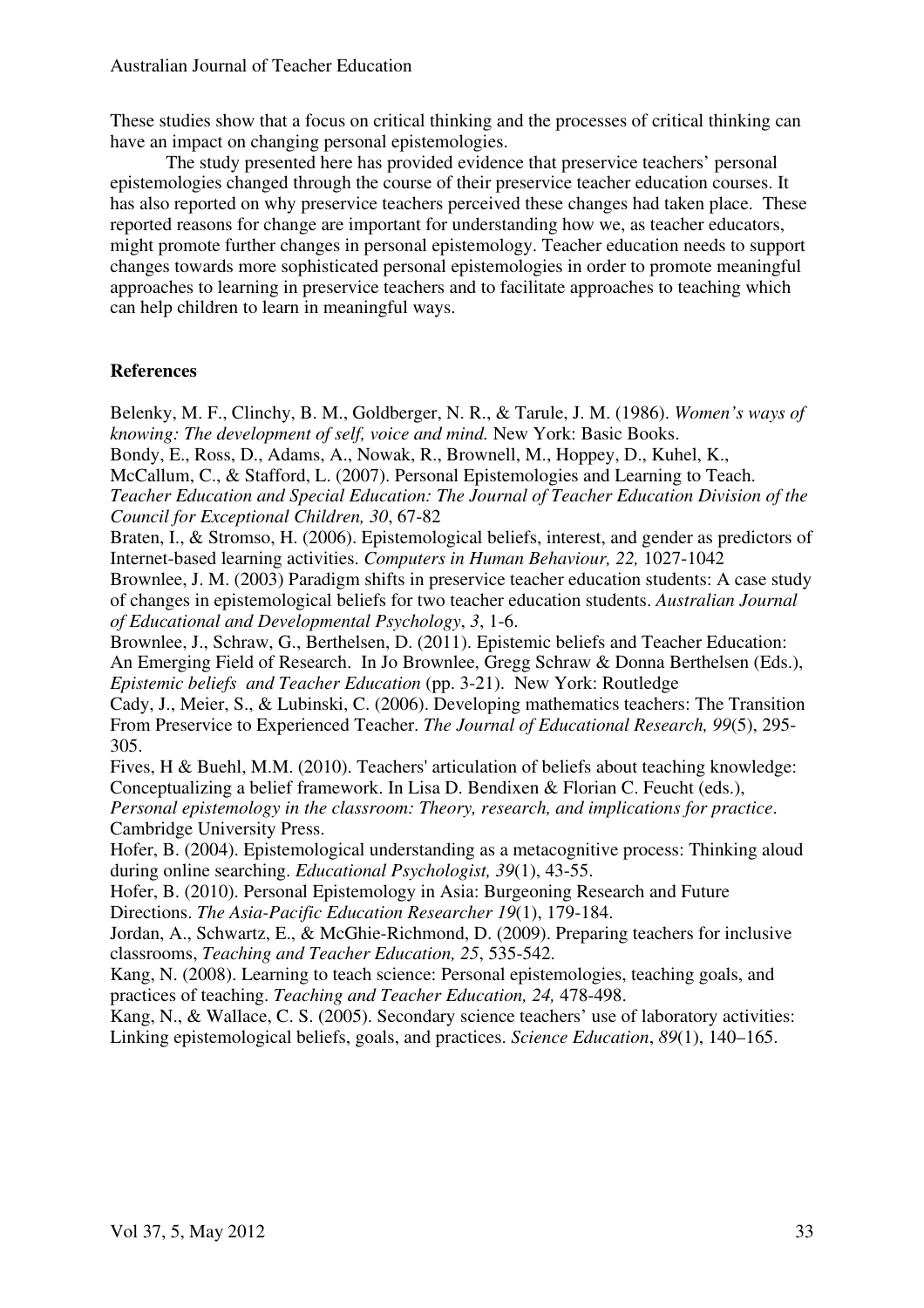Kardash, C. M., & Wood, P. (2000). An individual item factoring of epistemological beliefs as measured by self-reporting surveys. *Paper presented at the American Educational Research Association, New Orleans, Louisiana.*

Kienhues, D., Bromme, R., & Stahl, E. (2008). Changing Epistemological Beliefs: The Unexpected Impact of a Short-Term Intervention. *British Journal of Educational Psychology, 78,* 545-565.

King, P. M., & Kitchener, K. S. (1994). Developing reflective judgment. San Francisco: Jossey-Bass.

Kitchener, R. (2002). Folk epistemology: An introduction. *New Ideas in Psychology, 20,* 89- 105.

Kuhn, D. & Weinstock, M. (2002). What is epistemological thinking and why does it matter? In B. Hofer & P. Pintrich (Eds.) *Personal Epistemology: The psychological beliefs about knowledge and knowing*. New Jersey: Lawrence Erlbaum.

Many, J., Howard, F., & Hoge, P. (2002). Epistemology and preservice teacher education: How do beliefs about knowledge affect our students' experiences? *English Education. 34*(4), 302-322.

Muis, K. (2004). Personal Epistemology and Mathematics: A Critical Review and Synthesis of Research. *Review of Educational Research, 74*(3)*,* 317-377.

Olafson, L., & Schraw, G. (2010). Beyond epistemology: Assessing teachers' epistemological and ontological worldviews. In Lisa D. Bendixen & Florian C. Feucht (eds.), *Personal epistemology in the classroom: Theory, research, and implications for practice*. Cambridge University Press.

Peng, H., & Fitzgerald, G. (2006). Relationships Between Teacher Education Students' Epistemological Beliefs and Their Learning Outcomes in a Case-Based Hypermedia Learning Environment. *Journal of Technology and Teacher Education, 14*(2), 255-285.

Perry, W. G. (1970). *Forms of intellectual and ethical development in the college years.* New York: Holt, Rinehart and Winston.

Pintrich, P. (2002). Future challenges and directions for theory. In B. Hofer & P. Pintrich (Eds.) *Personal Epistemology: The psychological beliefs about knowledge and knowing*. New Jersey: Lawrence Erlbaum. (pp 389-414).

Ravindran, B; Greene, B., & DeBacker, T. (2005). Predicting Preservice Teachers' Cognitive Engagement with Goals and Epistemological. *Journal of Educational Research, 98*(4), 222 - 233.

Sandoval, W. (2005). Understanding students' practical epistemologies and their influence on learning through inquiry. *Science Education, 89*(1), 634-656.

Schommer-Aikens, M. (2004). Explaining the epistemological belief system: introducing the embedded systemic model and coordinated research approach. *Educational Psychologist, 39*(1), 19-29.

Thompson, G., Pilgrim, A. & Oliver, K. (2005). Self-assessment and reflective learning for first year university geography students: A simple guide or simply misguided? *Journal of Geography in Higher Education, 29*(3), 403–420.

Valanides, N., & Angeli, C. (2005). Effects of instruction on changes in epistemological beliefs, *Contemporary Educational Psychology, 30,* 314-330.

White, B. (2000). Pre-service teachers' epistemology viewed through the perspectives on problematic classroom situations. *Journal of Education for Teaching, 26*(3), 279-306.

Windschitl, M. (2002). Framing constructivism in practice as the negotiation of dilemmas: An analysis of the conceptual, pedagogical, cultural, and political challenges facing teachers. *Review of Educational Research, 72,* 131-175.